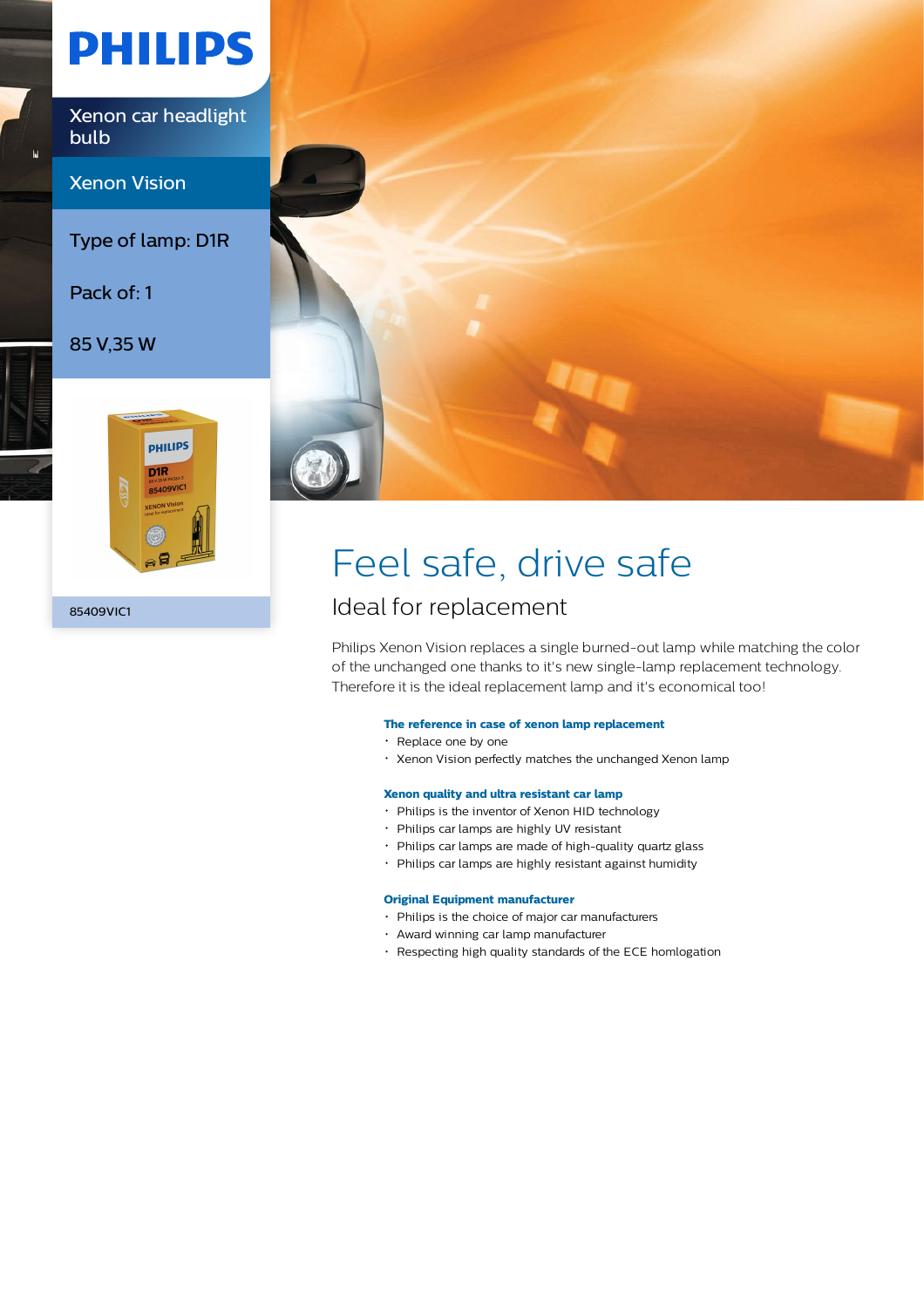### **Highlights**

#### **Car manufactuer choice**



For 100 years, Philips has been on the forefront of the automotive lighting industry, introducing technological innovations that have become standard on modern automobiles. Today, one in two cars in Europe and one in three worldwide is equipped with Philips lighting

#### **ECE homlogation**

Philips automotive products and services are considered best-in-class in the Original Equipment Manufacturer market and the aftermarket. Manufactured from high quality products and tested to the highest specifications, our products are designed to maximize the safety and comfort of our customers' driving experience. Our entire product range is thoroughly tested, controlled and certified (ISO 9001, ISO 14001 and QSO 9000) to the highest ECE requirements. Put simply, this is quality you can trust.

#### **Rewarded Car lamps**



Our lamps are often rewarded by automotive experts

#### **Economical choice**

Thanks to it's single lamp replacement technoology Xenon Vision allows you to change your bulbs one by one while matching the color temperature of the unchanged lamp. It is the most economical choice for lamp replacement.

#### **Original Xenon technology**



Xenon HID (High Intensity Discharge) lamps offer twice as much light for safer driving in all conditions. As a mattter of fact, the intense white light produced by the Xenon HID lamps is comparable to daylight. Studies have demonstrated that xenon automotive lighting helps drivers to concentrate on the road and to distinguish obstacles and road signs much faster than traditional lamps.

#### **Single-lamp replacement**

Philips Xenon Vision replaces a single burnedout lamp while matching the color of the unchanged one. Its new single-lamp replacement technology allows for one-by-one replacement while still matching the color temperature of the unchanged lamp. Thus, Xenon Vision is the perfect solution for singlelamp replacement.

#### **UV Resistant**



Philips special anti-UV coating technology protects the headlights against harmful ultraviolet radiation, making Philips UV-coated quartz glass perfect for all driving conditions and ensures their longevity

#### **High quality quartz glass**



UV-Quartz glass is stronger than hard glass and highly resistant to temperature extremes and vibrations, which eliminates the risk of explosion. Philips quartz-glass lamps are able to withstand severe thermal shock. With the capability of increased pressure inside the lamp, UV-quartz glass is able to produce a more powerful light.

#### **Resistance against humidity**

Only a burning bulb made of quartz glass can resist thermal shocks : if a drop of cold water touches the hot bulb, which can happen when you drive through water with a broken headlight unit.